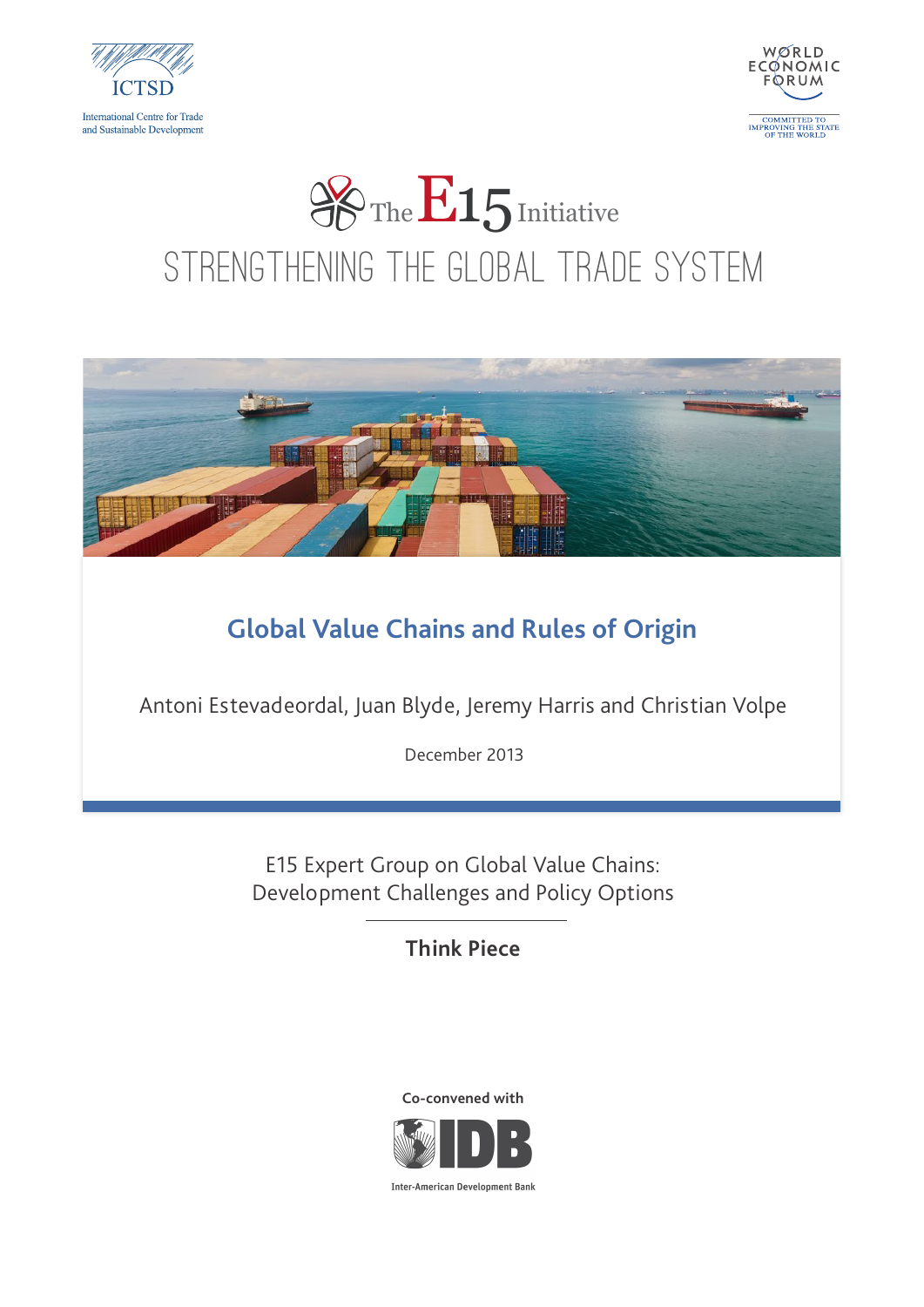## ACKNOWLEDGMENTS

#### **Published by**

International Centre for Trade and Sustainable Development (ICTSD) 7 Chemin de Balexert, 1219 Geneva, Switzerland Tel: +41 22 917 8492 – E-mail: ictsd@ictsd.ch – Website: www.ictsd.org Publisher and Chief Executive: Ricardo Meléndez-Ortiz

World Economic Forum 91-93 route de la Capite, 1223 Cologny/Geneva, Switzerland Tel: +41 22 869 1212 – E-mail: contact@weforum.org – Website: www.weforum.org Co-Publisher and Managing Director: Richard Samans

#### **Acknowledgments**

This paper has been produced under the E15Initiative (E15). Implemented jointly by the International Centre for Trade and Sustainable Development (ICTSD) and the World Economic Forum, the E15 convenes world-class experts and institutions to generate strategic analysis and recommendations for government, business and civil society geared towards strengthening the global trade system.

For more information on the E15, please visit www.e15initiative.org

The Expert Group on Global Value Chains: Development Challenges and Policy Options is co-convened with the Inter-American Development Bank (IADB). www.iadb.org/

#### **With the support of:**

Schweizerische Eidgenossenschaft Confédération suisse Confederazione Svizzera Confederaziun svizra

Canadä

And ICTSD's Core and Thematic Donors:



**Citation**: Estevadeordal, Antoni, Juan Blyde, Jeremy Harris and Christian Volpe.*Global Value Chains and Rules of Origin*. E15Initiative. Geneva: International Centre for Trade and Sustainable Development (ICTSD) and World Economic Forum, 2014. www.e15initiative.org/

The views expressed in this publication are those of the authors and do not necessarily reflect the views of ICTSD, World Economic Forum, the funding institutions, Inter-American Development Bank, its Board of Directors, or the countries they represent.

Copyright ©ICTSD and World Economic Forum, 2014. Readers are encouraged to quote this material for educational and non-profit purposes, provided the source is acknowledged. This work is licensed under the Creative Commons Attribution-Non-commercial-No-Derivative Works 3.0 License. To view a copy of this license, visit: http://creativecommons.org/licenses/by-nc-nd/3.0/ or send a letter to Creative Commons, 171 Second Street, Suite 300, San Francisco, California, 94105, USA. ISSN 2313-3805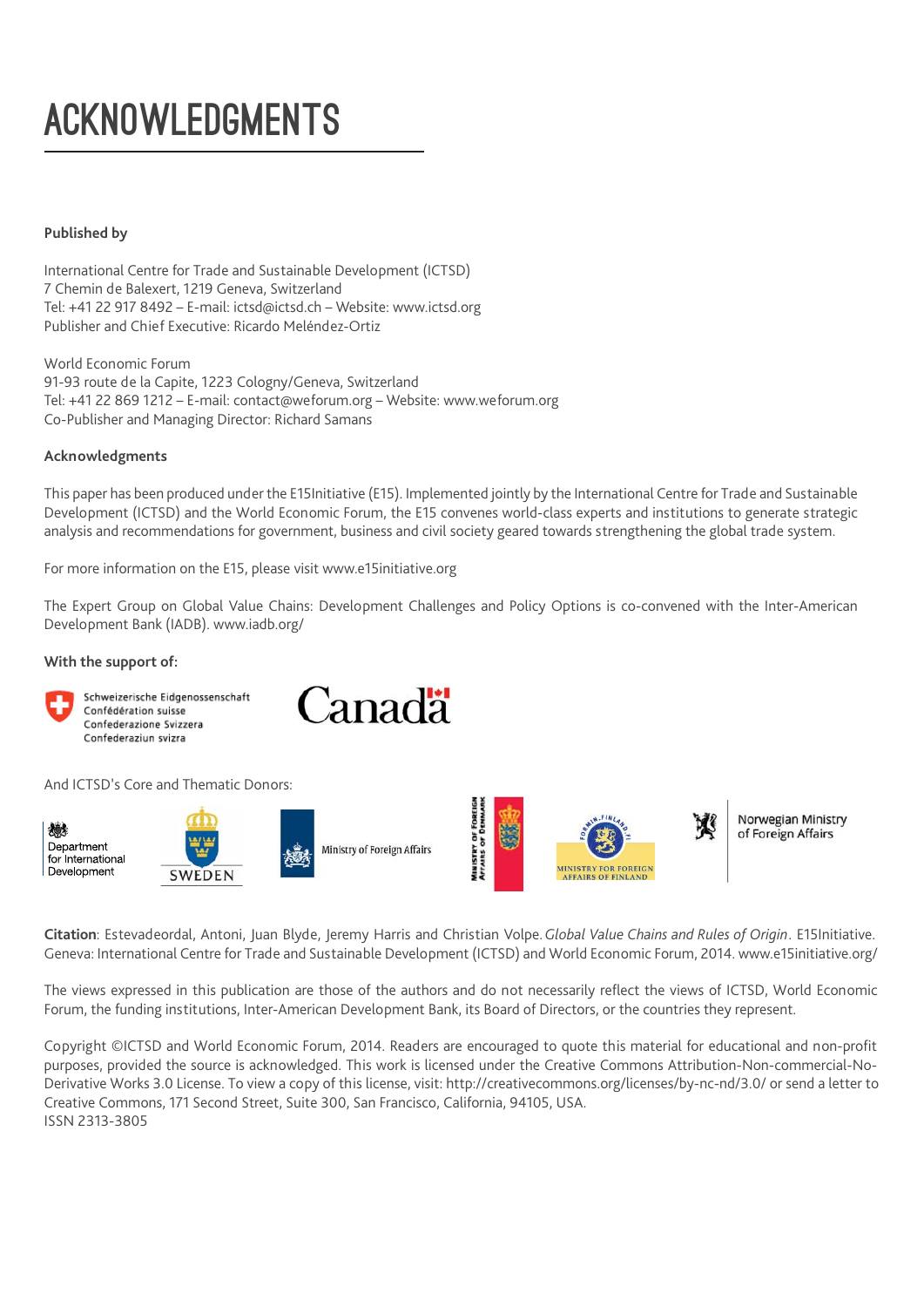## ABSTRACT

The international fragmentation of production has contributed to the growth in global value chains (GVCs), and this is opening up opportunities for developing countries to participate in activities that were not available in the past.

However, international production networks are mainly confined to East Asia, Europe, and North America. The regional bias of GVCs is problematic for many developing countries. Apart from distance, and differences in languages and cultures, which are some of the hindrances that periphery countries face in joining GVCs in other regions, the regional bias is also driven by the existence of regional trade agreements (RTAs).

Such agreements create major limitations for countries outside a trading block due to their rules of origin (RoO). There is, therefore, a compelling argument in favor of the simplification and harmonization of customs procedures and expansion of cumulation of RoO to reduce the implicit costs faced by active and potential participants in international production networks.

While the multilateral system catches up with the modern trends in production fragmentation, alternative policies can be derived to minimize the shortcomings of the regional approach, particularly of those induced by the existence of RoO.

### **CONTENTS**

| Introduction         | $\overline{1}$ |
|----------------------|----------------|
| <b>State of Play</b> | 11             |
| Responses            | $\overline{3}$ |
| Conclusions          | 6 <sub>1</sub> |
| References           | $\overline{z}$ |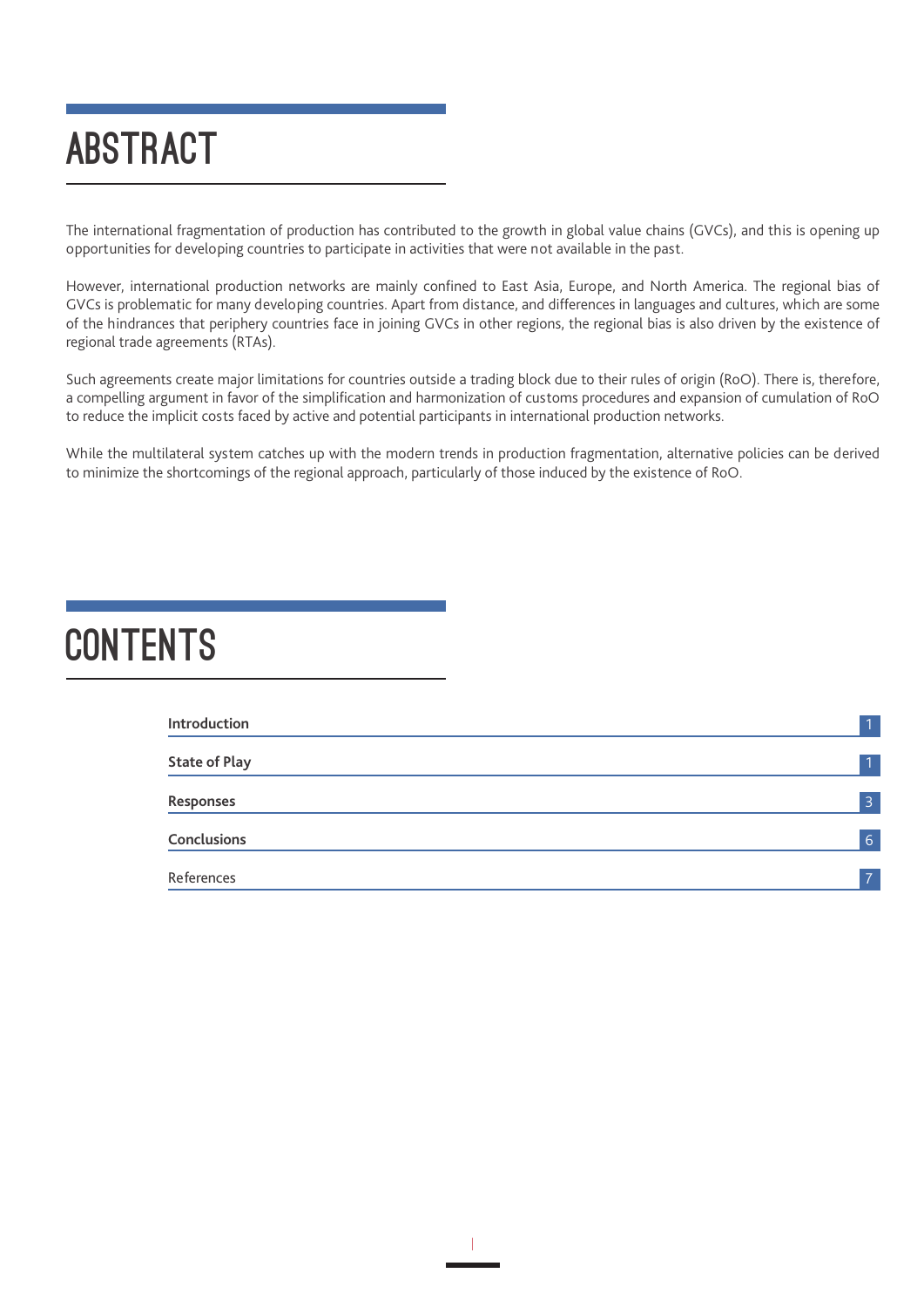## LIST OF ABBREVIATIONS

| <b>ASEAN</b> | Association of Southeast Asian Nations                     |
|--------------|------------------------------------------------------------|
| CACM         | Central American Common Market                             |
| DR-CAFTA     | Dominican Republic-Central America Free<br>Trade Agreement |
| EU           | European Union                                             |
| GVCs         | global value chains                                        |
| <b>ITA</b>   | Information Technology Agreement                           |
| <b>ITC</b>   | information and communications<br>technology               |
| <b>MFN</b>   | most favored nation                                        |
| <b>NAFTA</b> | North American Free Trade Agreement                        |
| PTAs         | preferential trade agreements                              |
| <b>RoO</b>   | rules of origin                                            |
| <b>RTAs</b>  | regional trade agreements                                  |
| TPP          | Trans-Pacific Partnership                                  |
| <b>TRIPS</b> | Trade-Related Aspects of Intellectual<br>Property Rights   |
| <b>TTIP</b>  | Transatlantic Trade and Investment<br>Partnership          |
| US           | <b>United States</b>                                       |
| <b>WTO</b>   | World Trade Organization                                   |
|              |                                                            |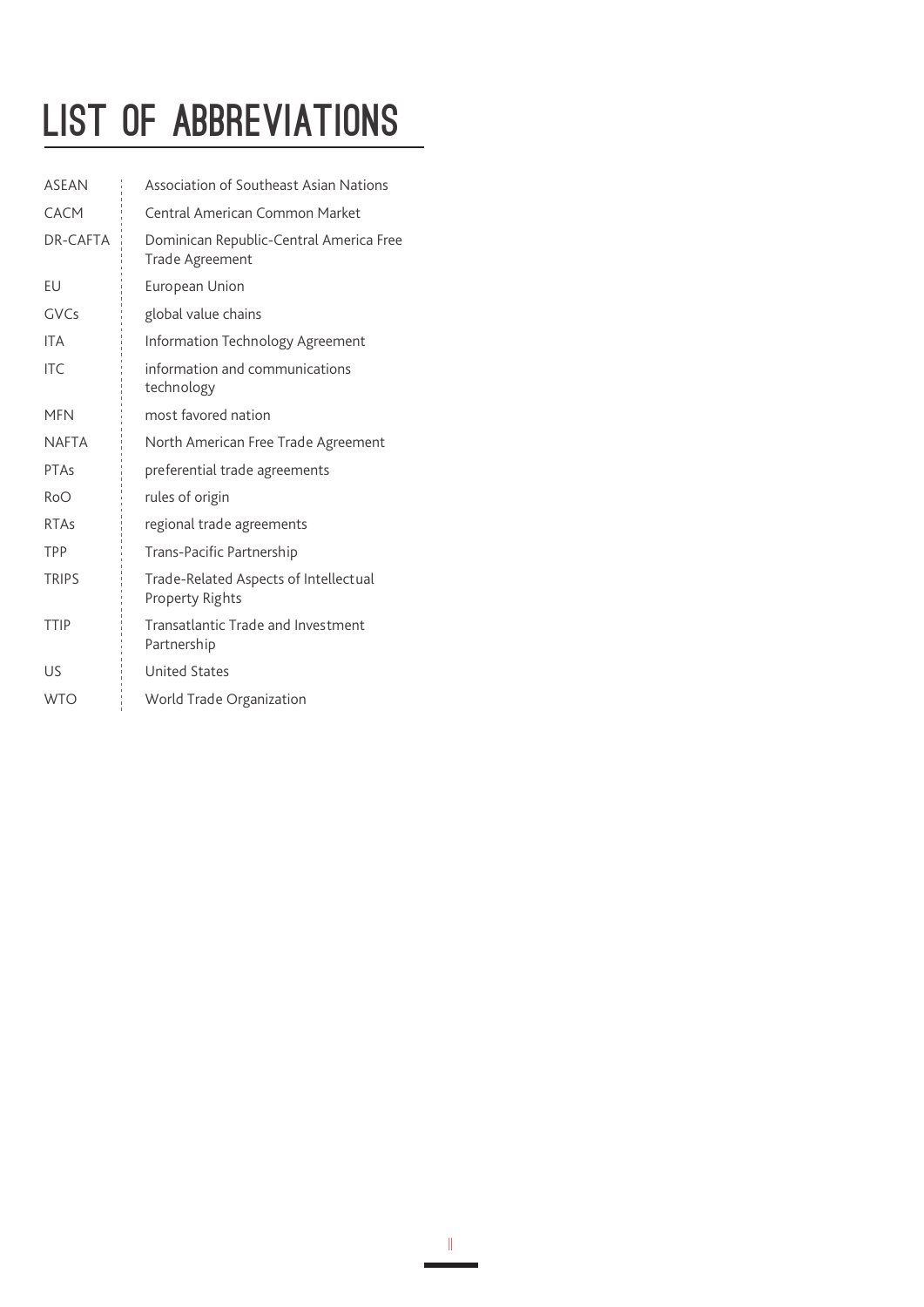## INTRODUCTION

During the last two decades the world economy has seen an increasing trend in international production fragmentation the geographic separation of activities involved in producing a good or a service across two or more countries. This has substantially increased interdependencies among economies around the globe, leading to a fast growing trade in intermediate inputs and services (Yeats 2001; Hummels et al. 2001; UNCTAD 2004, 2013; WTO-IDE-JETRO 2011).

The rise of global value chains (GVCs) has been fueled by the continuing removal of various obstacles that had been restraining the extent to which the production of a good could be unbundled internationally. The most significant trends in this regard have been the fall of tariff barriers; the drop in freight rates; the emergence of globally oriented logistics services; the massive increases in computing power; the Internet; a range of inexpensive information transmission capabilities; and improvements in the protection of intellectual property rights, particularly the World Trade Organization (WTO) agreement on Trade-Related Aspects of Intellectual Property Rights (TRIPS).

The international fragmentation of production is opening up opportunities for developing countries to participate in activities that were not available in the past. The process of fragmentation tends to eliminate the need to gain competency in all aspects of the production of a good and allows countries to enter into a network of cross-border production sharing by specializing in just one or a few stages involved in the making of a final good. Participation in international supply chains is also frequently associated with rapid learning, technology transfers, and knowledge spillovers that emanate from global firms to local suppliers (Gereffi 1999; Humphrey and Schmitz 2002; Sturgeon and Linden 2011).

Despite the clear benefits of joining international production networks, they have not spread evenly across the world and are mainly confined to East Asia, Europe, and North America. The regional bias of GVCs is problematic for many developing countries that find it hard to take advantage of production-sharing schemes in order to advance industrialization and development. Distance, and differences in languages and cultures, are some of the hindrances that periphery countries face in joining GVCs in other regions, but the regional bias is also driven by the existence of regional trade agreements (RTAs). Regional trade agreements have been a driving force behind the formation of many GVCs, but they also create major limitations for countries outside a trading block due to their rules of origin (RoO). The complexity and variety of RoO that exist today represents a challenge for many firms seeking to participate in production networks spanning various trade agreements. In this piece we discuss the relationship between trade agreements, RoO, and

the formation of GVCs, and we advance some ideas on how to address the challenges that RoO create for the formation

## STATE OF PLAY

While trade in general tends to be regionalized, evidence suggests that this is particularly so for trade flows associated with supply chains (Baldwin and Lopez-Gonzalez 2012). International production networks have largely evolved in three regions—North America, East Asia, and Europe—and these networks have been driven mainly (but not solely) by the fragmentation of production led by firms in the United States (US), Germany, and Japan, respectively. Recent studies show that trade associated with production networks is more sensitive to distance than trade in final goods (Gamberoni et al. 2010; Lopez-Gonzalez 2012); therefore, the regional character of GVCs is in part related to the importance of proximity. But proximity does not tell the whole story. Casual evidence and econometric studies also suggest that the "regionality" of supply chains is intrinsically related to certain agreements and/or arrangements that occur across countries. For instance, before the 1965 US-Canada Auto Agreement, trade in auto parts between these two countries did not exist. After the 1965 agreement reduced tariffs to zero, trade soared igniting a successful US-Canada auto supply chain in which 60 percent of US auto exports to Canada are engines and parts, while 75 percent of Canadian auto exports to the US are finished cars and trucks (Hummels et al. 1998).

Casual evidence of the role of trade agreements on value chain formation is also supported by more systematic analyses. For instance, Orefice and Rocha (2011) examine the effects of preferential trade agreements (PTAs) on trade in parts and components and find that countries with PTAs trade on average 51 percent more in parts and components than countries without PTAs. Hayakawa and Yamashita (2011) also provide results showing a positive impact of PTAs on trade in parts and components. The authors find that while the contemporaneous effect of a PTA is nil, there is a positive impact that emerges over time, which is still present after six to nine years of its formation, a result that makes intuitive sense as many PTAs include phase-in periods before their full implementation is completed. Johnson and Noguera (2012) estimate the impact of PTAs on measures of value-added trade, and consistent with expectations, they find that lower domestic value added and more foreign value added are used in the production of exports that flow across countries with a PTA. The authors also find that deeper agreements generate larger effects than shallower agreements. Complementary evidence is shown in Blyde and Volpe (2013), who analyze the effects of PTAs on value chain formation using a measure that is based on foreign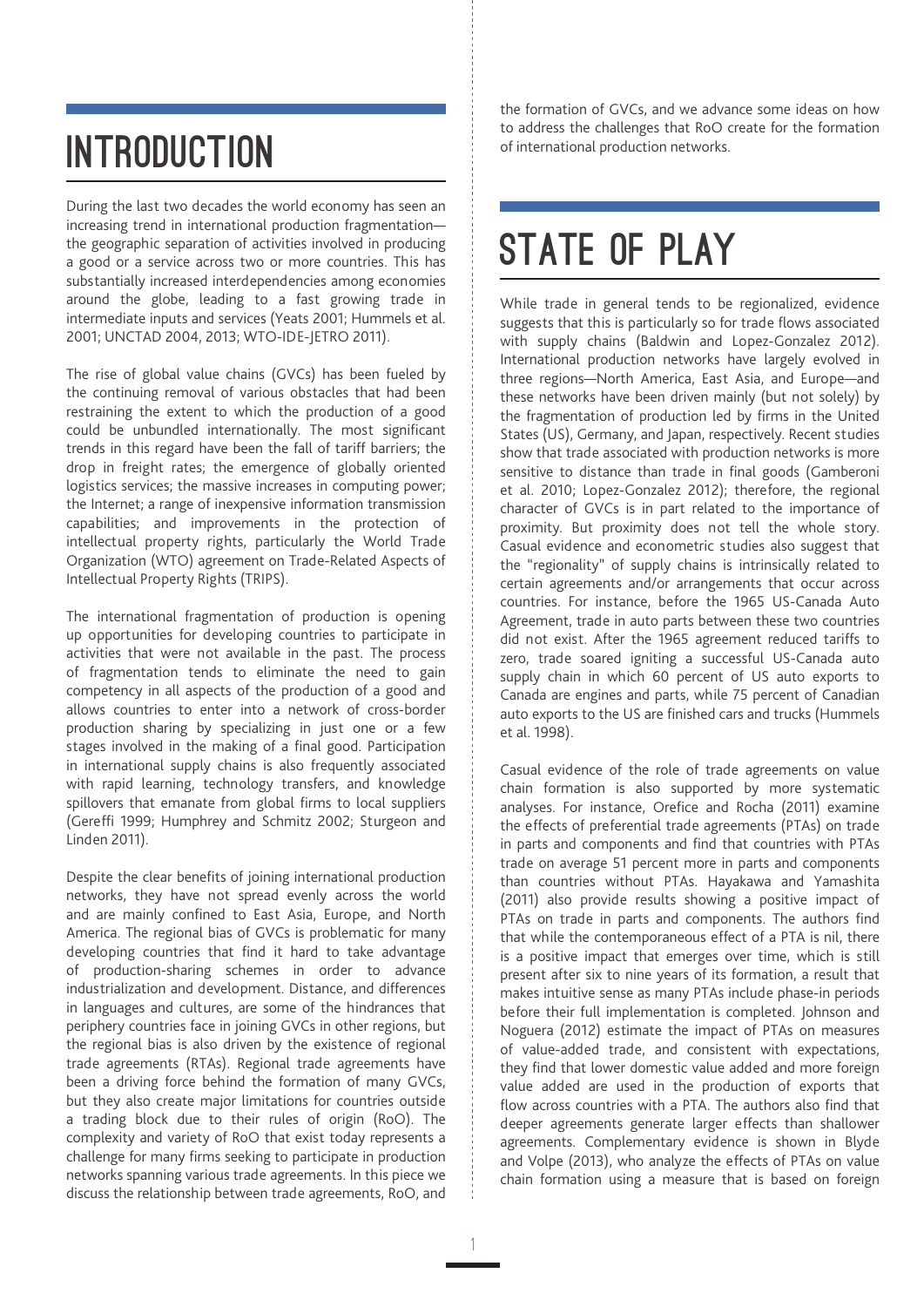direct investment data instead of trade data. In particular, the authors examine bilateral relationships in terms of the number of vertical subsidiaries among pairs of countries. According to the authors, the number of vertical subsidiaries from a parent country located in a host country is 11 percent higher if both countries share a PTA. Likewise, a host country will experience 2.5 percent more entry of vertical subsidiaries from a parent country if they both belong to the same PTA.

Regional trade agreements, and particularly deep integration agreements, play an important role in the formation of GVCs because they tend to address a number of dimensions that are critical for the sound functioning of supply chains. To start with, crossing borders is associated with additional costs like those incurred in paying tariff duties, which are obviously removed in trade agreements. Beyond tariffs rates, however, establishing production networks across countries typically involves a multifaceted mix of flows related to trade, investment, and technical knowledge that may not be maximized without the close collaboration of the parties involved. For instance, offshoring from an affiliate implies engaging in cross-border investments that might not take place without adequate investment rules in the host country. Likewise, engaging in contract manufacturing with local suppliers may require the flow of knowledge that some lead firms could be reluctant to transfer without proper intellectual property rights. A rapid delivery of products, a feature of particular importance for many supply chains, might require the harmonization and streamlining of customs and security procedures across the parties involved. In short, complex cross-border activities tend to demand complex rules (Baldwin 2012). It is in this sense that deep integration schemes may be associated with more crossborder production sharing because they tend to incorporate disciplines beyond the simple reduction of tariff rates, including aspects like investment policy, intellectual property rights, or the harmonization of management techniques in customs procedures to expedite clearance of goods.

While deep integration schemes are associated with GVCs, there is no doubt that the multilateral approach would be the optimal way to foster global production networks. For instance, as the production of a good is sliced up across more and more countries, the barriers between third countries upstream or downstream become as important as the barriers between the two main partners, and they might be better addressed together. But the multilateral system has not moved in tandem with the modern trends of production fragmentation and has yet to provide, at a global level, the type of deep disciplines in which international supply chains tend to thrive.

Even though RTAs have been a driving factor behind the formation of international supply chains, they are also associated with important limitations. One particular limitation of the regional approach is related to the disincentives to employ cheaper parts and materials from third countries due to their stringent RoO, particularly if they are employed to produce final goods that are later

exported to other members of the agreement. In this sense, RoO could augment production costs to the point where their compliance costs exceed the benefit of the agreement-conferred preferences (Estevadeordal and Suominen 2008). RoO, of course, are critical parts of many PTAs because they establish the conditions that a product must satisfy to be deemed eligible for preferential access in the member countries. They are primarily used to prevent trade deflection—that is, to avoid products from nonparticipating countries reaching a high-tariff PTA partner via the transshipment of the product through a low-tariff PTA member. But RoO can severely narrow the choices that firms have in order to locate slices of their production abroad.

Also related to RoO is the possibility that in a world with a rising number of RTAs, any firm seeking to participate in production networks spanning various trade agreements will find it increasing complex to keep track of all the differences in the rules governing them. When an exporter produces only one good, and most intermediate inputs are sourced domestically, the costs of complying with multiple RoO might not be too large. But when the number of exports rises and the fragmentation of production increases across more countries, the costs of dealing with multiple origins can be substantially larger. These costs may increase even more if suppliers are not wholly owned affiliates but independent firms in other countries, because it is less likely that there will be transparent channels for conveying the supplier's origin information, as pricing and other sensitivity issues can arise. For instance, suppliers might not have enough incentives to provide their clients with complete sourcing information for fears that this might jeopardize their relationship, as the client might contact the subcontractor directly and cut the supplier out of the chain (Staples and Harris 2009).

The question is how to better align the legitimate practice of curbing trade deflection with the reality of GVCs. It is possible to reduce the constraints generally presented by RoO through the use of various mechanisms, for instance, with higher de minimis levels, by allowing for duty drawback, or with flexible cumulation rules. De minimis rules, for example, allow for a specified percentage of nonoriginating products to be used in the production process without affecting the origin status of the final product. Duty drawback is used to return the payment of duties applicable to the non-originating material employed in the production of a final product that is subsequently exported to other members of the agreement.

Finally, cumulation in general means that inputs from trading partners can be used in the production of a final good without undermining the origin of the product. Practically all PTAs enable bilateral cumulation, such that materials originating in any one member country are considered as originating in the partner country, and vice versa. This is sometimes called diagonal cumulation in agreements among more than two countries. Full cumulation implies that any operation performed in any of the partner countries can be counted, whether or not the processing is sufficient to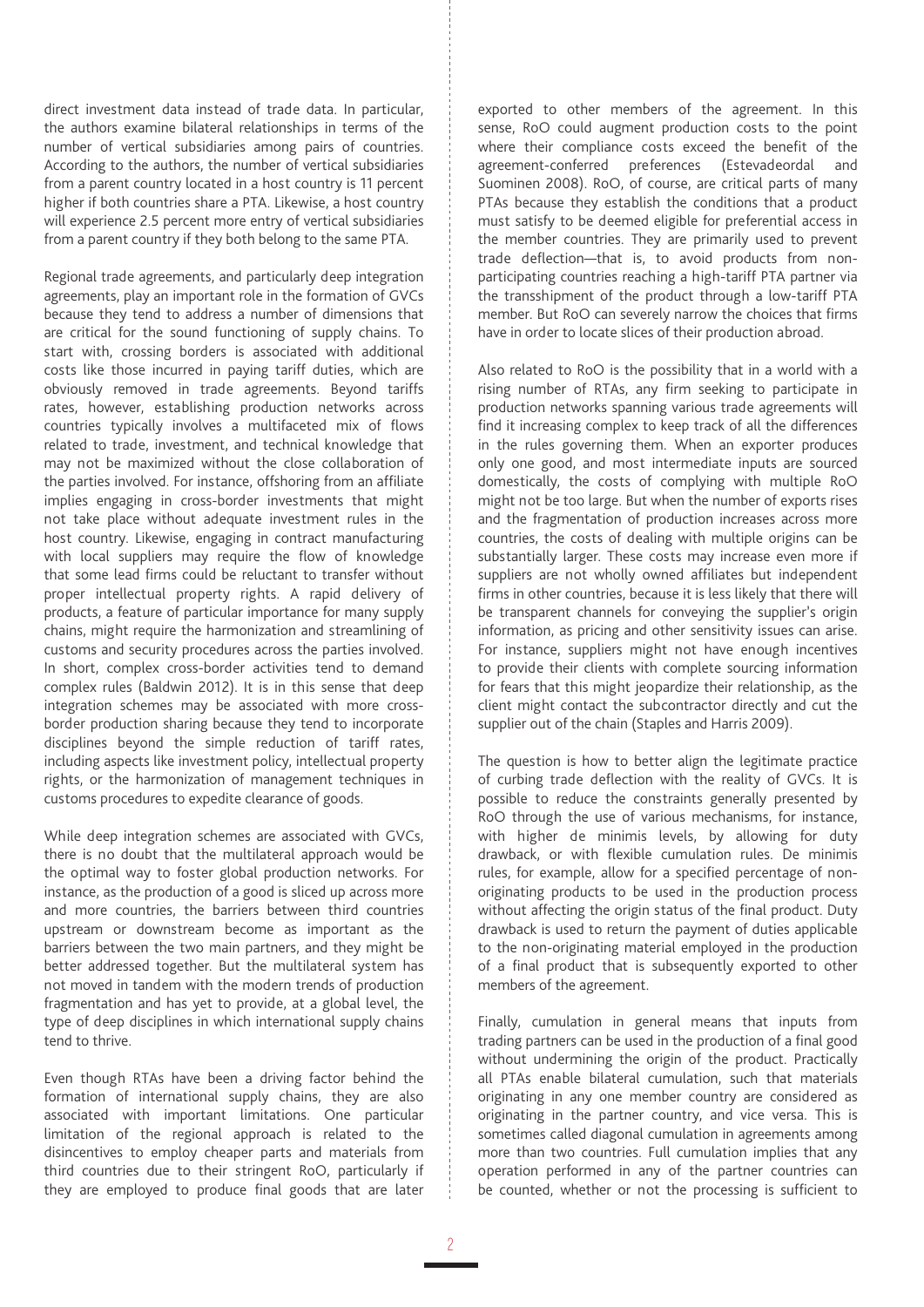confer originating status to the materials themselves. Full cumulation is particularly beneficial to the formation of regional value chains, as it allows smaller contributions to the final product to be accounted and combined to establish origin of the final product. Additionally, there is a growing trend of employing expanded cumulation to allow three or more countries with separate but overlapping trade agreements to effectively merge their individual bilateral treaties so inputs can be sourced anywhere within the network. This approach could be the most effective strategy to "multilateralizing" RoO across trade agreements.

There is ample empirical evidence suggesting that some of these mechanisms can ease the constraints imposed by RoO and generate larger trade flows. The evidence is particularly forthcoming for the role of cumulation schemes (Augier et al. 2005; Blyde and Volpe 2013; Estevadeordal and Suominen 2008; Hayakawa 2012; Park and Park 2009). The evidence is based on different identification techniques. For instance, Estevadeordal and Suominen (2008) and Park and Park (2009) rely on the difference in trade flows across groups of country pairs (that is, differences between members of agreements with diagonal cumulation and members of agreements without diagonal cumulation), Augier et al. (2005) rely on the comparison of trade flows in the same country pairs before and after the introduction of diagonal cumulation, while Hayakawa (2012) relies on a comparison of trade flows that occur between the same two countries but under two kinds of schemes, one with bilateral cumulation and another with diagonal cumulation. All the analyses show positive and significant trade effects of more flexible cumulation schemes. For instance, Augier et al. (2005) and Hayakawa (2012) show trade creation effects in the order of 4–15 percent associated with diagonal accumulation. Even larger effects in the order of 30–100 percent are found when comparing members in full cumulation schemes relative to those in bilateral cumulation schemes (Estevadeordal and Suominen 2008; Park and Park 2009). Blyde and Volpe (2013) also provide estimates of the effect of cumulation on the entry and the number of vertical subsidiaries. They show that if diagonal cumulation with third parties is allowed, the host country will exhibit 12 percent more vertical subsidiaries and 3.6 percent more entry from the parent country relative to agreements with no diagonal cumulation.

There is, therefore, a compelling argument in favor of the simplification and harmonization of customs procedures and expansion of cumulation of RoO to reduce the implicit costs faced by active and potential participants in international production networks. The next section presents some examples of such efforts and a discussion about lessons learned and the principles that should guide the reform of RoO.

### **RESPONSES**

First, it is important to emphasize that the most effective way to eliminate tariff barriers to the development of GVCs is on a most favored nation (MFN) basis. Preferential tariff reduction necessarily requires the definition and administration of RoO, and, therefore, generates some positive costs. While PTAs can include intellectual property and investment protections as well (which on average more than offset RoO costs), in a strict consideration of basic market access, non-preferential liberalization should be preferred. An illustration of this is the Information Technology Agreement (ITA), under which 70 countries agreed to eliminate tariffs on a set of information and communications technology (ICT)-related products on an MFN basis. These countries represent more than 97 percent of world trade in the covered products. In parallel, global value chains in ICT products are among the longest and most sophisticated. Learning from this experience, the goal of policy-makers seeking to maximize the potential for the formation of modern GVCs in other industries should be to create circumstances as similar to this as possible.

Conceptually, reforms of RoO can be divided into two categories—reforms to the specific rules applicable to any product (or all of them), and reforms to the broader architecture of the origin regime, dealing with issues such as cumulation and origin-related customs procedures.

In the former category, it is useful to consider the history of the RoO of the North American Free Trade Agreement (NAFTA). In the Americas, NAFTA was a key turning point in matters of RoO, as it was the most precise and detailed negotiation of RoO up to that point. Also, for a variety of economic and political reasons, the NAFTA RoO were some of the most restrictive in terms of the degree to which materials could be sourced outside of North America without losing eligibility for tariff preferences. Over the nearly 20 years of operation of the agreement, this has led to four rounds of changes to the NAFTA rules. The first was not long after implementation, the most recent was in 2009, and nearly all sectors have products whose rules have been amended (except textiles and apparel, where rule changes require congressional approval). In every case, these changes have meant new rules that are more permissive of materials from outside North America, that is, the use of products that allow for more sophisticated GVCs. Other agreements have similar mechanisms for amending their RoO over time, though as other agreements also learned from the NAFTA experience, they have tended to negotiate less restrictive rules in the first place. All the same, it is important that such mechanisms in new agreements be made as simple as possible, allowing the parties flexibility at the administrative level to modify rules as trading circumstances warrant.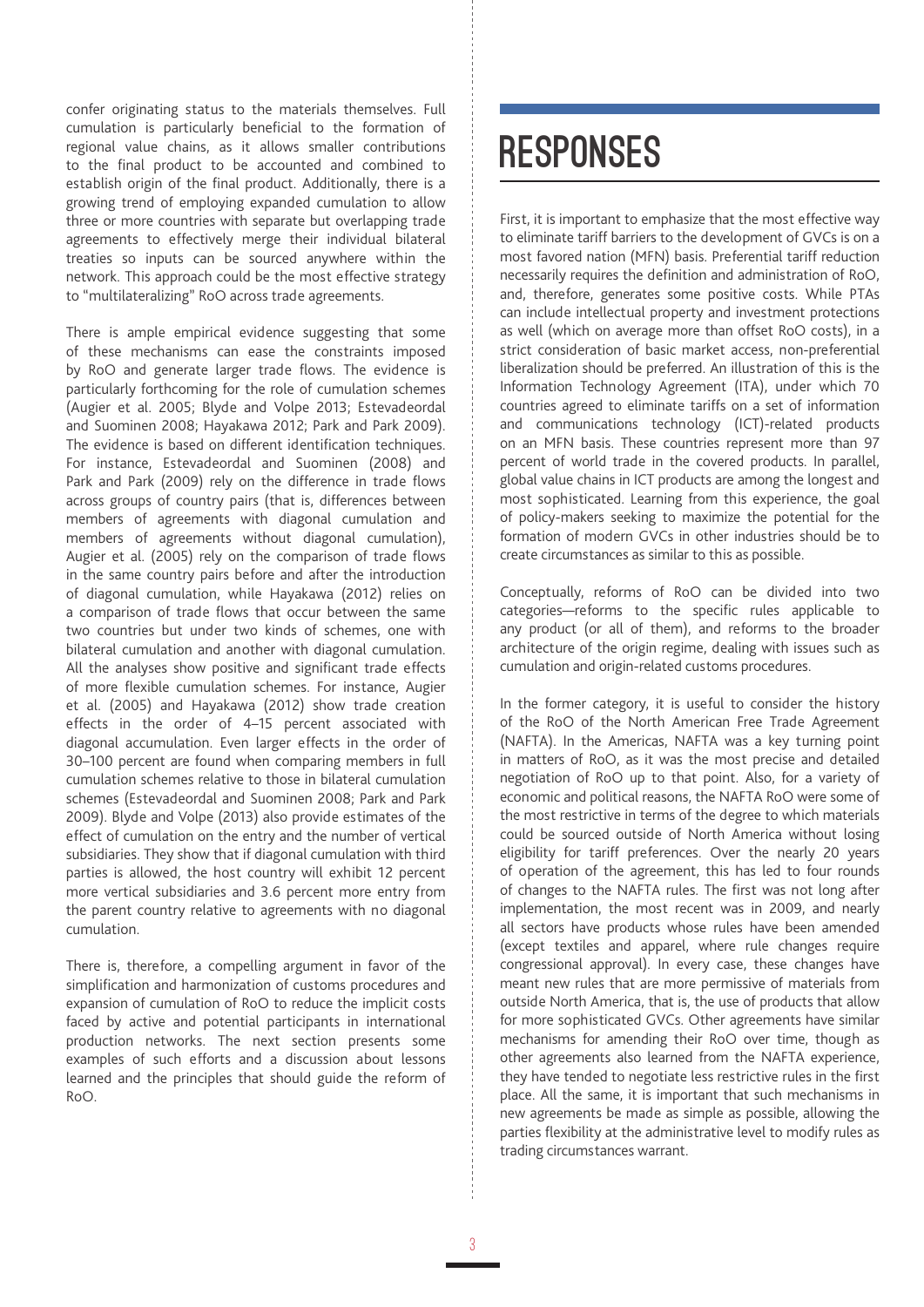Reforms of the broader architecture of origin regimes must focus on the application of cumulation. Here, the history and its lessons are rich. Perhaps the most substantial experiment in expansion of cumulation involved the Pan-Euro-Med cumulation zone. Although European Union (EU) expansion has made most of its more economically significant elements moot, the mechanism that went into effect in 1997 harmonized the RoO provisions of more than 10 bilateral EU agreements, and enables cumulation among all the partners. Note that the entry into force of this arrangement with each three-way partnership was subject to some strict conditions. First, for any pair of EU trading partners, say Morocco and Egypt, to be able to cumulate each other's materials for purposes of accessing the EU market, they are required to have a bilateral agreement between them that specifies the same rules as their agreements with the EU, as well as several provisions on certification and verification of origin that allow administration across multiple national jurisdictions.

The requirement of identical rules on all three sides of the cumulation triangle is particularly strong. Any given bilateral agreement is going to face its own unique political economy based on factor endowments and the political-economic structure of domestic industries. In the absence of an outside standardizing force like the Pan-Euro-Med arrangement, it is unlikely that the same set of RoO would be optimal for any two agreements, especially the rather restrictive European rules. However, in this case the leadership of the EU, combined with its market size, was sufficient, and the study by Augier et al. (2005) showed that the arrangement generated significant trade benefits.

Within the Americas, the Pacific Alliance comprising Chile, Colombia, Mexico, and Peru (with additional countries participating as observers) made significant progress in establishing provisions for cumulation among them, thus essentially merging their six existing bilateral relationships under a single framework. As was the case with the European bilateral agreements, the solution chosen in this context was to define a single set of RoO to govern the plurilateral cumulation area. This solution was obtained without a hegemonic leader like the EU, though the differences in the rules across the six existing PTAs were not particularly significant.

In another example, in 2011 Mexico and the five countries of the Central American Common Market (CACM) signed a new agreement replacing three existing agreements. Between 1995 and 2001, Mexico had signed separate agreements with Costa Rica (1995), Nicaragua (1998) and the "Northern Triangle" of El Salvador, Guatemala, and Honduras (2001). These agreements did not provide for cumulation among all six countries, and thus acted to segment value chains that tied the CACM members to Mexico. The new agreement enables full cumulation across all six countries under a single set of RoO agreed among all parties.

The requirement of identical rules in order to achieve an expanded application of cumulation is consistent with the need for RoO in the first place, as differences in rules covering any bilateral segment of a plurilateral cumulation zone would make possible a type of triangulation similar to the trade deflection mentioned at the outset of this paper (Cornejo and Harris 2007). However, several countries in the Americas are currently pursuing frameworks that would allow expanded cumulation without this restriction. In principle, such mechanisms should prove easier to implement as they do not require substantial new negotiations.

An early case considers the agreements between Mercosur and the countries of the Andean Community in the early 2000s. Five different agreements cover this zone—the Andean Community and Mercosur themselves, plus one between Mercosur and Bolivia, one between Mercosur and Peru, and one combining Mercosur with Colombia, Ecuador, and Venezuela. Furthermore, the Mercosur countries each negotiated RoO bilaterally with Peru, Colombia, Ecuador, and Venezuela, such that there are 19 different sets of rules governing the trade among these nine countries. Nevertheless, the provisions of the respective agreements state that materials originating in any one of them can be considered as originating in any of the others when used in subsequent production. There are no formal studies seeking to identify the trade effects of this cumulation provision, but casual observation detects very little formation of sophisticated regional value chains. The overwhelming complexity of the tangled bilateral rules seems to be a serious impediment.

A more limited experiment is seen in the Dominican Republic-Central America Free Trade Agreement (DR-CAFTA) between the US, Central America, and the Dominican Republic. Strictly for apparel of woven fabrics under HS Chapter 62, this agreement allows cumulation of materials from Mexico. While application of this provision is limited to an annual quota, the limit has been set sufficiently high, so it has not been a binding restriction. Also, this mechanism does not require that the RoO between Mexico and Central America be identical to the DR-CAFTA rules. It requires only that the materials sourced in Mexico and processed in Central America be originating under the DR-CAFTA specifications. The experiment can thus be considered a qualified success. Its scope is limited though to a sector of economic significance to Central America, and the implementation procedures required negotiation of additional verification procedures with Mexico, which prevented its implementation until several years after the entry into force of the DR-CAFTA.

Another experiment in the early stages is Canada's agreements with Peru and Colombia. Both feature a provision under which the countries commit to enabling cumulation with third parties with which both signatories have PTAs in force, subject to reciprocal agreement from those third parties. While there are multiple countries that satisfy the criteria of having PTAs in force with both Canada and either Colombia or Peru, the obvious first test case is among the three of them. Although at an early stage, these discussions are underway. As written in the agreements, this would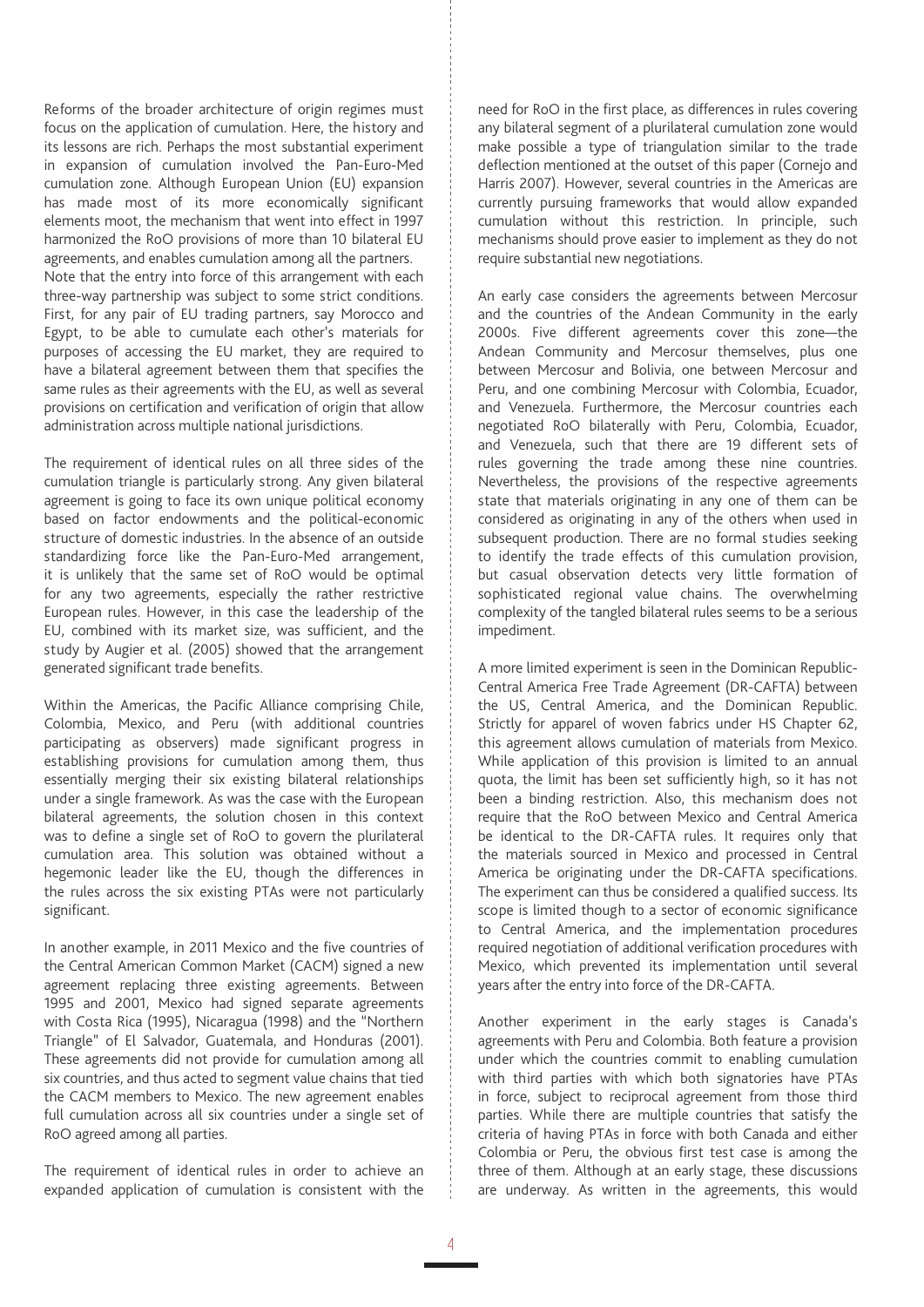require that Peruvian materials used in Colombia for export to Canada will be considered as originating provided that they meet the criteria set forth in the Canada-Colombia agreement. This experiment merits close monitoring, as a successful implementation could provide valuable lessons for the future.

There are two negotiations underway that could have profound effects on the ability of companies to form sophisticated GVCs. First, the Trans-Pacific Partnership (TPP) seeks to bring together 14 countries under a single PTA, including the NAFTA countries, Japan, Peru, Chile, Australia, New Zealand, and four Association of Southeast Asian Nations (ASEAN) countries. From published negotiating texts, it is not clear how the countries intend to structure the cumulation provisions, but it is vital that this be as broad and inclusive as possible. While enabling cumulation is problematic when tariff elimination may vary across bilateral relationships, if complete cumulation including all members of the agreement for all products is not a feature of the TPP, its eventual value will be significantly undermined, especially for supporting the formation of GVCs. Furthermore, the TPP will include two of the three GVC hubs, Japan and the US. Cumulation is necessary if these complementarities are to be realized.

Second, the recently announced Transatlantic Trade and Investment Partnership (TTIP) between the US and the EU aims to eliminate tariffs and seeks regulatory harmonization between the world's two largest economies. In matters of preferential market access, the US and the EU have large networks of PTAs with third countries in all regions of the globe. The elimination of bilateral tariffs will imply an erosion of those preferences, without any balancing benefits. While there is no obligation to mitigate preference erosion, this could be accomplished by explicitly including mechanisms for expanding cumulation to these third parties, perhaps following the example set out in the Canada-Colombia-Peru efforts. Such a mechanism would allow such third countries to participate in the GVCs that span these two economies, gaining benefits instead of being cut out. Where the US and the EU have already granted duty-free access to materials from these countries, it seems particularly unreasonable to exclude them from bilateral value chains.

A final note is worth including on harmonization of RoO. While the presence of identical RoO in different PTAs greatly facilitates provisions for the expansion of cumulation, in the strict bilateral context this can be more a barrier than a benefit. Imagine trade in something as simple as instant coffee. If a hypothetical international standard were devised in which instant coffee could only be originating for preferential purposes when produced from originating coffee beans, then there would never be free trade in NAFTA in instant coffee, because there is no significant cultivation of coffee in any of the members. In South America or Southeast Asia, on the other hand, this would not be particularly problematic, as many of the leading global producers are located there. This problem arises in numerous industries,

whether based on factor endowments like land and a climate favorable to growing coffee, or historical patterns of production such that different regions possess a comparative advantage in particular industries. This is much of the problem underlying the lack of progress in negotiation of harmonized non-preferential RoO under the WTO Agreement on Rules of Origin, as each country wants its own contribution to the value chain to be the minimum acceptable contribution to confer origin.

Where harmonization does make sense is in matters of mechanisms and procedures. Differences in the methods of calculating regional value content for meeting value added requirements, and differences in procedures for certifying and verifying origin claims can create tremendous difficulties for firms seeking to take advantage of PTAs, often resulting in a decision to simply pay the MFN tariff and avoid the headache. Where "RoO harmonization" can add value is in this type of effort.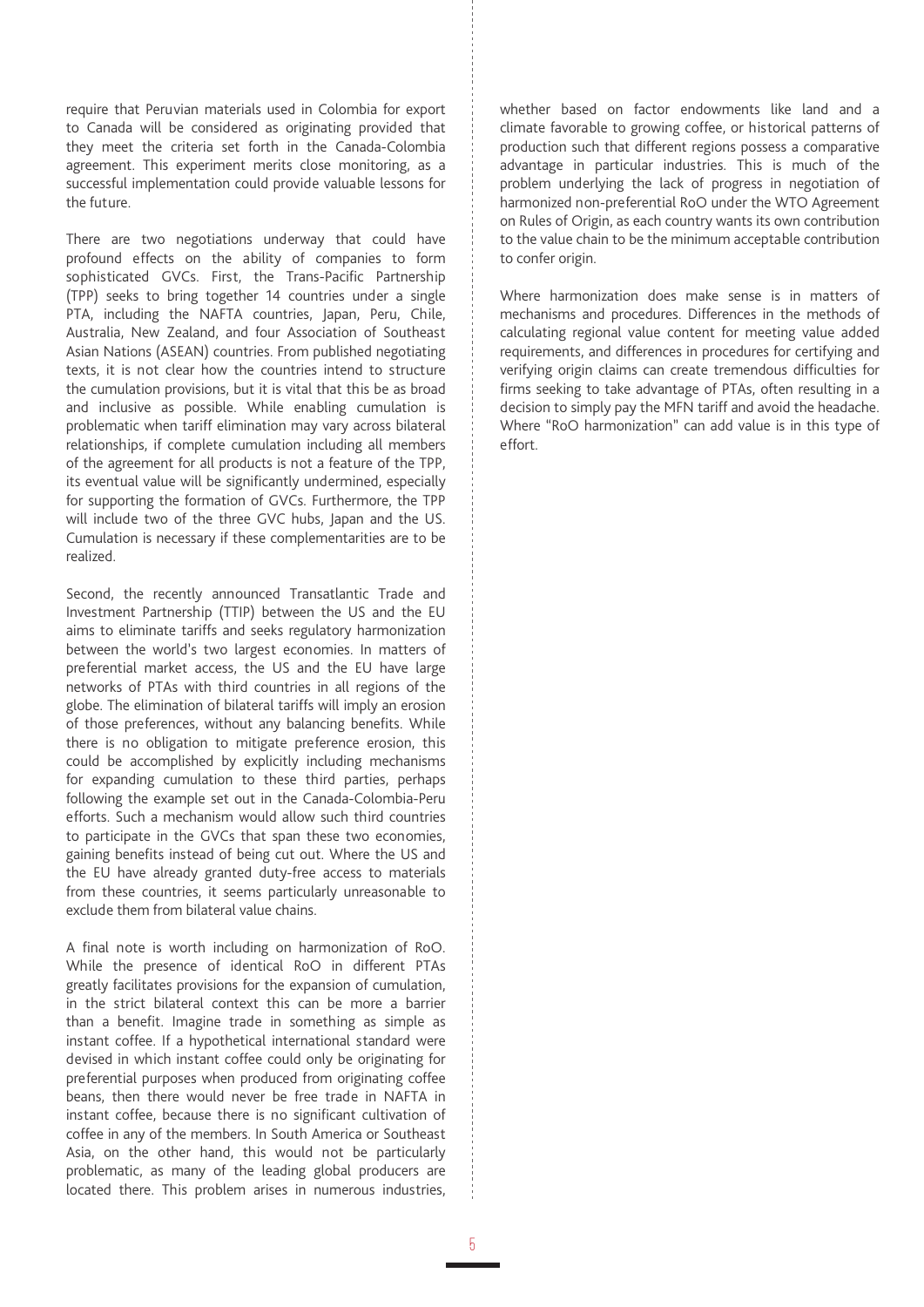## **CONCLUSIONS**

The emergence of GVCs is changing the way countries approach industrialization. The old development paradigm of building entire supply chains within a country—with all the challenges, costs and time that this entails—is giving way to a new development paradigm of joining international supply chains. As a result countries are industrializing much faster than before, as the experience of South Korea, China, or Vietnam shows. But international production networks have evolved mainly regionally around Japan, Germany and the US, leaving many countries far from these hubs scrambling for ways to benefit from these new trends of production sharing. We show that the regional pattern of GVCs is largely determined by the existence of RTAs, particularly deep ones, because they tend to incorporate disciplines like rules in investment policy, services, standards, intellectual property rights or the harmonization of custom procedures that are important for the multifaceted mix of trade, investment, and knowledge flows that are associated with GVCs.

But while RTAs have been a driving factor in the formation of GVCs, they also have limitations because of the RoO that tend to disincentivize the use of cheaper parts and materials from third countries. Also, firms seeking to fragment production across large geographic areas find that it can be prohibitively costly to deal with multiple origins at the same time.

Without doubt, the multilateral approach would be the optimal way to foster the development of GVCs, as preferential tariff reduction necessarily requires the definition and administration of RoO, with all the associated costs that this entails. But while the multilateral system catches up with the modern trends in production fragmentation, alternative policies can be derived to minimize the shortcomings of the regional approach, particularly of those induced by the existence of RoO.

In this piece we argue that there are three specific areas in which countries can work to limit the undesired effects of RoO on GVC formation. The first area consists of reforms to specific RoO. History shows that members of existing trade agreements are capable of revisiting their old RoO and reforming them with simpler and less stringent rules. One particular recommendation for existing and future agreements is to allow the parties enough flexibility at the administrative level to modify rules as trading circumstances warrant.

The second area has to do with the broader architecture of RoO and the issue of cumulation across trade agreements. Here, the experience around the globe is quite rich. One lesson from past cumulation schemes is that imposing the requirement of identical rules on all three sides of a cumulation triangle can be particularly restricting, as any given bilateral agreement will have its own unique characteristics. More recent experiences that allow expanded cumulation without this restriction can be more accommodating for the wide variety of agreements that could benefit from such an approach.

Finally, there is the issue of harmonization of RoO. Here we argue that the focus should not be on the rules themselves but on the methods of calculating regional value content as well as on the procedures for certifying and verifying origin. Differences in these mechanisms and procedures have created tremendous difficulties for firms seeking to take advantage of PTAs, and thus the bulk of the gains from RoO harmonization is likely to be in this area.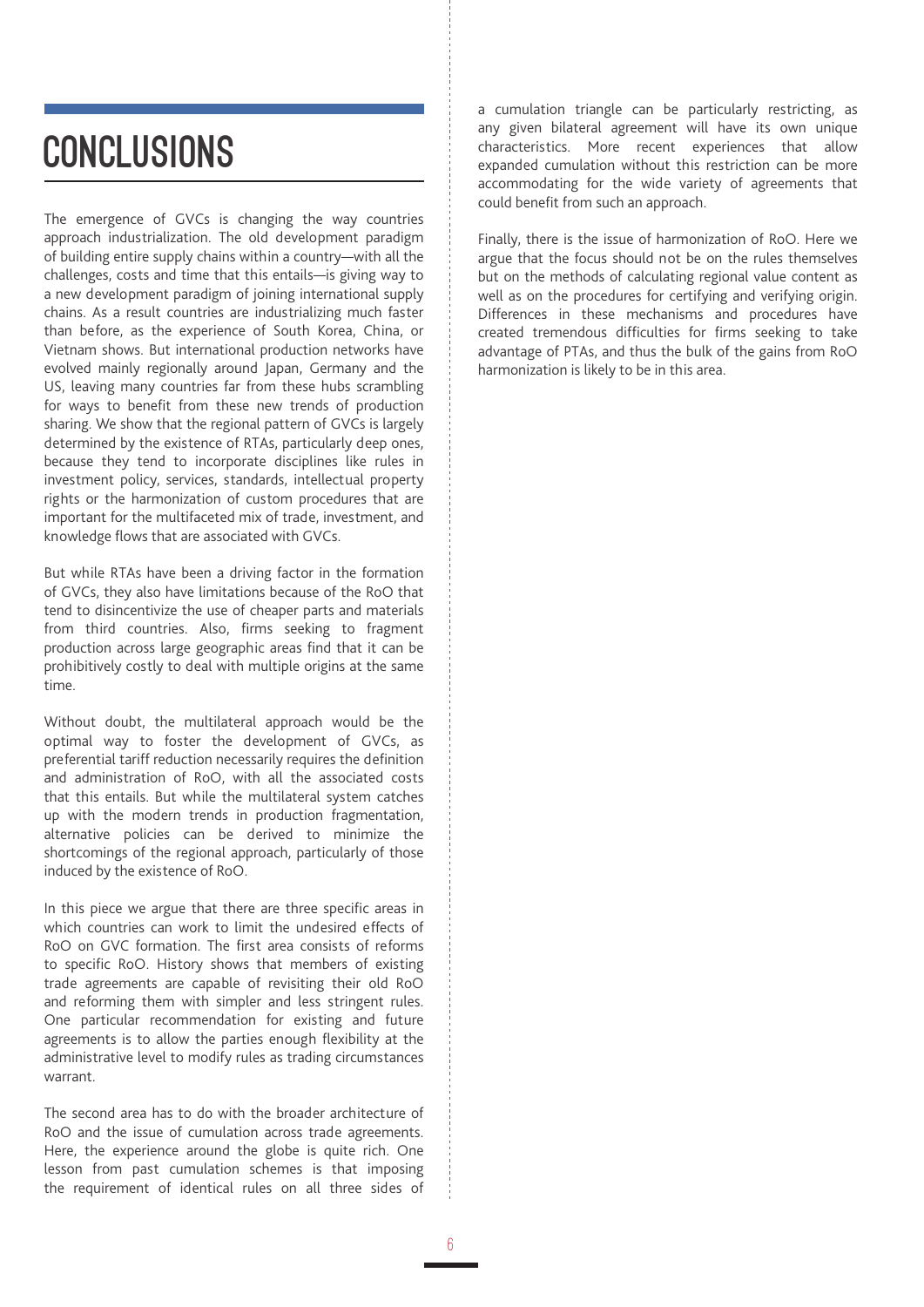### **REFERENCES**

Augier, P., Gasiorek, M. and Tong, C.L. 2005. "The Impact of Rules of Origin on Trade Flows." *Economic Policy,* 20 (43).

Baldwin, R. 2012. "WTO 2.0: Global Governance of Supplychain Trade." Centre for Economic Policy Research Policy Insight No. 64.

Baldwin, R. and Lopez-Gonzalez, J. 2012. "Supply-Chain Trade: A Portrait of Global Patterns and Several Testable Hypotheses." National Bureau of Economic Research Working Paper No. 18957.

Blyde, J. and Volpe, C. 2013. "The Impact of Preferential Trade Agreements on the Formation of International Supply Chains." Inter-American Development Bank, unpublished document.

Cornejo, R. and Harris, J.T. 2007. "Convergence in the Rules of Origin Spaghetti Bowl: A Methodological Proposal." INT/ INTAL Working Paper 34, Inter-American Development Bank.

Estevadeordal, A. and Suominen, K. 2006. "Mapping and Measuring Rules of Origin Around the World." In O. Cadot, A. Estevadeordal, A. Suwa-Eisenmann and T. Verdier (eds.), *The Origin of Goods; Rules of Origin in Regional Trade Agreements*, Oxford University Press, Oxford.

Estevadeordal, A. and Suominen, K. (Eds.). 2008. "What are the Effects of Rules of Origin on Trade?" In *Gatekeepers of Global Commerce: Rules of Origin and International Economic Integration*, Inter-American Development Bank.

Gamberoni, E., Lanz, R. and Piermartini, R. 2010. "Timeliness and Contract Enforceability in Intermediate Goods Trade." World Bank Policy Research Working Paper No. 5482.

Gereffi, G. 1999. "International Trade and Industrial Upgrading in the Apparel Commodity Chain." J*ournal of International Economics*, 48 (1).

Harris, J.T. 2008. "Rules of Origin for Development: From GSP to Global Free Trade." IDB Working Paper Series IDB WP-135, Inter-American Development Bank.

Hayakawa, K. 2012. "Impact of Diagonal Cumulation Rule on FTA Utilization: Evidence from Bilateral and Multilateral FTAs between Japan and Thailand." IDE Discussion Paper No. 372.

Hayakawa, K. and Yamashita, N. 2011. "The Role of Preferential Trade Agreements (PTAs) in Facilitating Global Production Networks." IDE Discussion Paper No. 280.

Humphrey, J. and Schmitz, H. 2002. "Developing Country Firms in the World Economy: Governance and Upgrading in Global Value Chains." INEF Report No. 61, University of Duisburg, Duisburg.

Hummels, D. Ishii J. and Yi, Kei-Mu. 2001. "The Nature and Growth of Vertical Specialization in World Trade." *Journal of International Economics*, 54 (1).

Hummels, D., Rapoport, D. and Yi, Kei-Mu. 1998. "Vertical Specialization and the Changing Nature of World Trade." Economic Policy Review, Federal Reserve Bank of New York.

Johnson, R. and Noguera, G. 2012. "Fragmentation and Trade in Value Added Over Four Decades." NBER Working Paper No. 18186

Lopez-Gonzalez, J. 2012. "Vertical Specialisation and New Regionalism." PhD thesis, University of Sussex.

Orefice, G., and Rocha, N. 2011. "Deep Integration and Production Networks: an Empirical Analysis." WTO, Staff Working Paper ERSD-2011-11.

Park, I. and Park, S. 2009. "Consolidation and Harmonization of Regional Trade Agreements (RTAs): A Path Toward Global Free Trade." MPRA Paper No. 14217.

Staples, B. and Harris, J. 2009. "Origin and Beyond: Trade Facilitation Disaster or Trade Facilitation Opportunity?" Asian Development Bank Institute Working Paper No. 171.

Sturgeon, T. and Linden, G. 2011. "Learning and Earning in Global Value Chains: Lessons in Supplier Competence Building in East Asia." In M. Kawakami and T. Sturgeon (eds.), *The Dynamics of Local Learning in Global Value Chains, Experiences from East Asia*, Palgrave Macmillan, IDE-JETRO.

UNCTAD. 2004. World Investment Report: The Shift Towards Services. United Nations.

UNCTAD. 2013. Global Value Chains and Development: Investment and Value Added Trade in the Global Economy. United Nations.

WTO, IDE-JETRO. 2011. Trade Patterns and Global Value Chains in East Asia: From Trade in Goods to Trade in Tasks. WTO and IDE-JETRO Report.

Yeats, A. 2001. "Just How Big is Global Production Sharing." In S. W. Arndt and H. Kierzkowski (eds.), *Fragmentation: New Production Patterns in the World Economy,* Oxford University Press, Oxford.